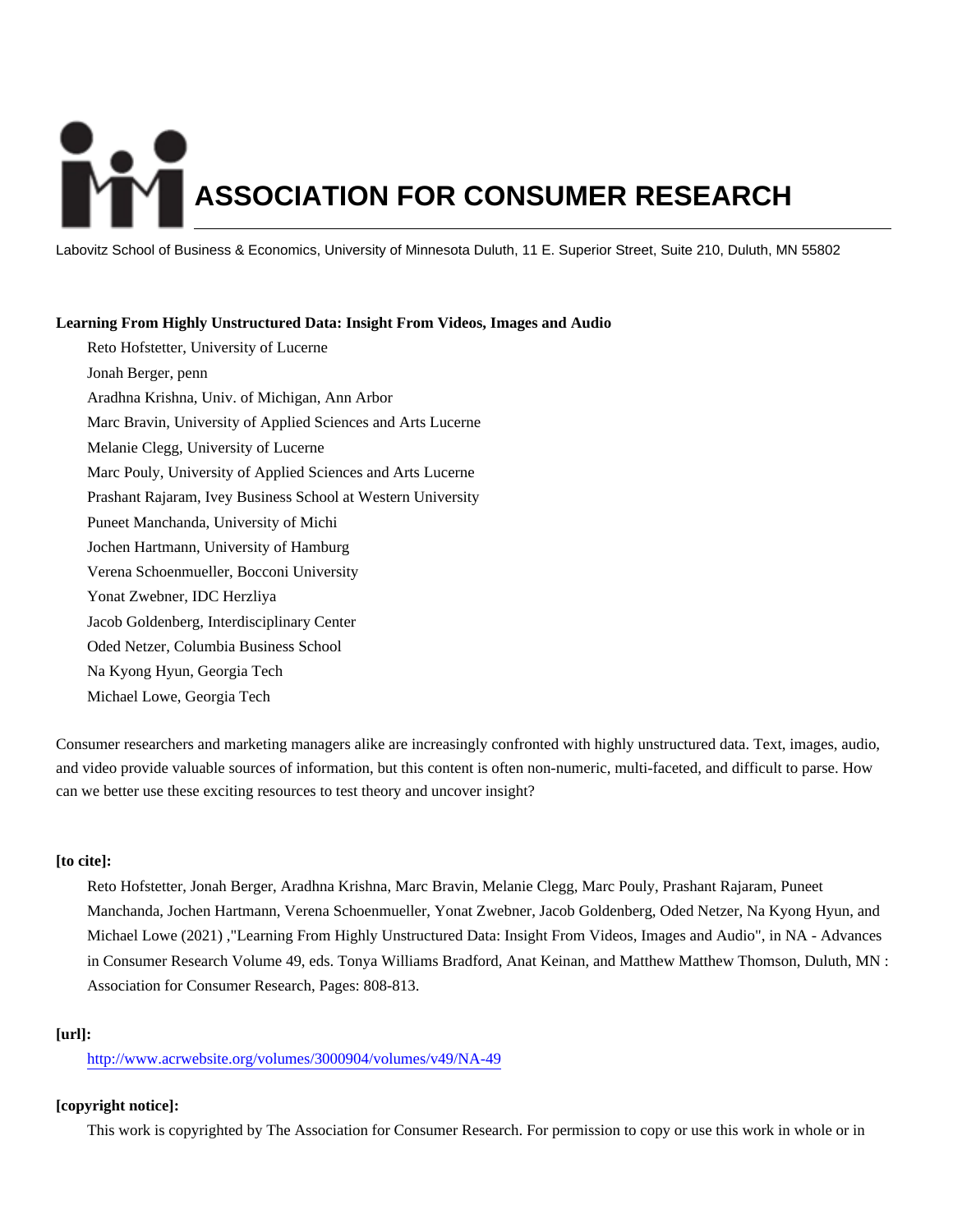part, please contact the Copyright Clearance Center at [http://www.copyright.com/.](http://www.copyright.com/)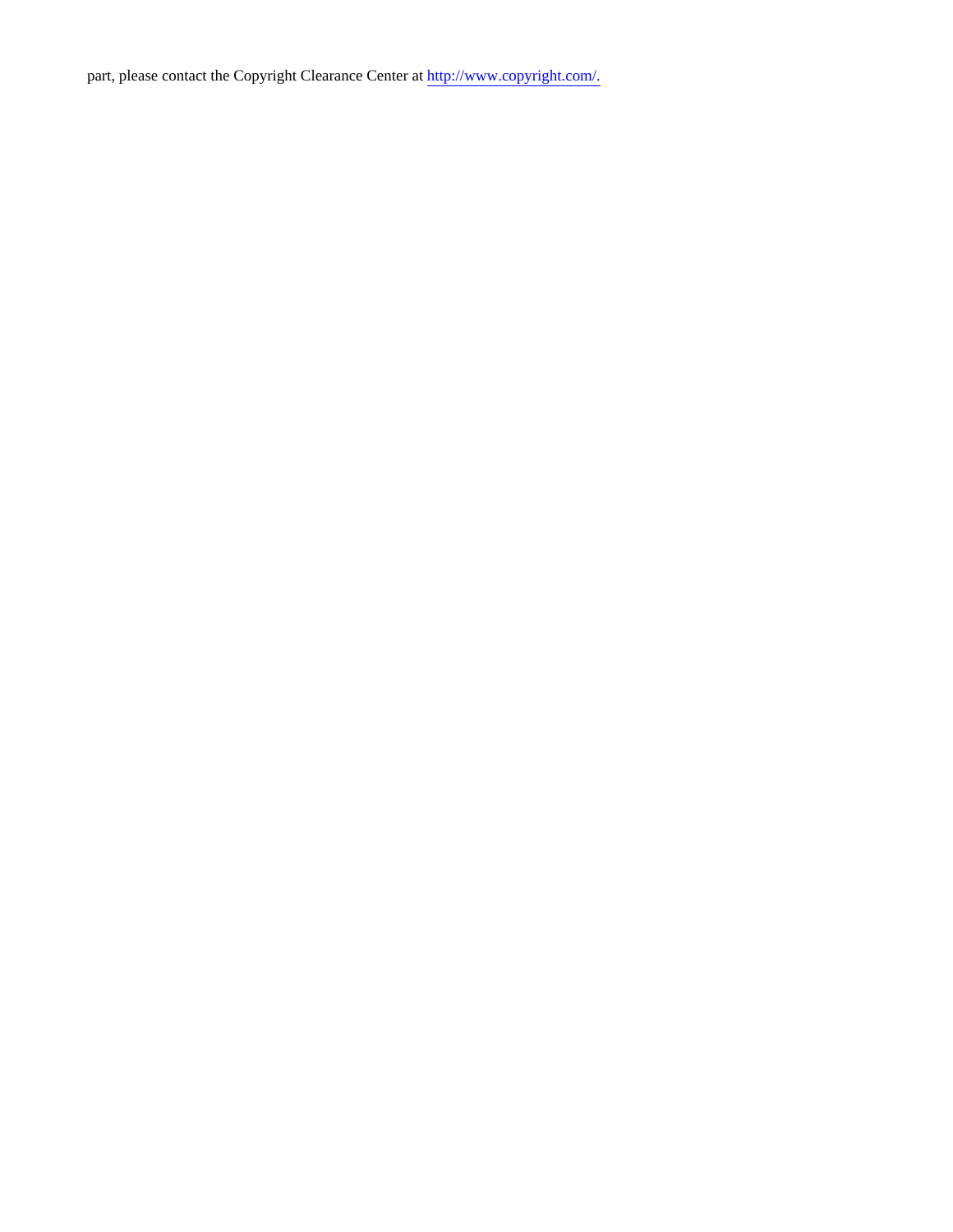# Learning from Highly Unstructured Data: Insight from Videos, Images and Audio

Chairs: Reto Hofstetter, University of Lucerne, Switzerland Jonah A. Berger, The Wharton School, USA Discussant: Aradhna Krishna, University of Michigan, USA

### Paper #1: Does it help to be creative on TikTok?

Marc Bravin, University of Applied Sciences and Arts Lucerne, Switzerland Melanie Clegg, University of Lucerne, Switzerland Reto Hofstetter, University of Lucerne, Switzerland Marc Pouly, University of Applied Sciences and Arts Lucerne, Switzerland Jonah A. Berger, The Wharton School, USA

Paper #2: Video Influencers: Unboxing the Mystique

Prashant Rajaram, Ivey Business School at Western University, **USA** 

Puneet Manchanda, University of Michigan, USA

### Paper #3: Brand Faces: Mining Brand Preferences from **Consumer Faces**

Jochen Hartmann, University of Hamburg, Germany Verena Schönmüller, Bocconi University, Italy Yonat Zwebner, IDC Herzliya, Israel Jacob Goldenberg, IDC Herzliya, Israel Oded Netzer, Columbia University, USA

Paper #4: Measuring Objective Vocal Similarity in Human-AI **Agent Interactions** 

Na Kyong Hyun, Georgia Tech, USA Michael Lowe, Georgia Tech, USA Aradhna Krishna, University of Michigan, USA

# **SESSION OVERVIEW**

Consumer researchers and marketing managers alike are increasingly confronted with highly unstructured data. Text, images, audio, and video provide valuable sources of information, but this content is often non-numeric, multi-faceted, and difficult to parse (Balducci & Marinova, 2018). How can we better use these exciting resources to test theory and uncover insight?

While some prior work has begun to explore unstructured data, the applicability of these methods in consumer research is still quite novel. How can we use video content to understand what becomes popular and why? Might profile pictures provide insight into personality and thus the brands people prefer? And how do vocal features impact perceptions of warmth and competence? This session addresses these and other questions as it deepens our understanding of these new sources of data, and how researcher can parse them to better understand consumer behavior.

First, Bravin, Clegg, Hofstetter, Pouly, and Berger employ a 3D convolutional neural network trained on a large data set of TikTok videos to investigate the value of originality in social media content. Analysis of hundreds of thousands of posts, combined with controlled experiments reveals that highly original content can backfire, because it evokes cognitive dissonance.

Second, Rajaram and Manchanda use deep learning to analyze unstructured data across multiple modalities (text, audio and images). They provide a novel interpretable methodological approach that allows testing causality and theory in various contexts. They demonstrate their approach through examining how the composition of influencers' video content can influence user reactions.

Third, Hartmann, Schönmüller, Zwebner, Goldenberg, and Netzer apply deep learning to automated face analysis, testing relationships between personality factors extracted from profile pictures and consumer brand preferences. Their findings validate a conceptual link between consumer facial features and brand personality dimensions and imply how image analysis can be used to predict consumer behavior.

Fourth, Na Kyong, Lowe, and Krishna measure the timbre similarity between users' and AI voices. Three studies analyze the influence of vocal similarity on perceived warmth and competence of AI agents, and choice. They demonstrate how automated voice analyses can shed light on the impact of subtle perceptual cues.

Given the dramatic growth of unstructured data, the world needs a better understanding of how to use it to build consumer theory. The papers in this special session provide methodological tools that offer innovative and theory-driven solutions for important issues in consumer research. These tools are widely applicable to problems related to high-scale and unstructured data sources, as is the case in many of today's contexts (e.g., social media, online branding, and online behavior). Furthermore, this session motivates researchers to embrace methodological triangulation to solve current consumer research issues.

### Does it Help to Be Creative on TikTok?

## **EXTENDED ABSTRACT**

People often suggest that originality should boost success on social media. Particularly in online contexts, people like to talk about and share novel information (Berger & Iyengar, 2013) as it is considered more surprising, entertaining, and useful resulting in greater proliferation (Berger, 2014; Berger & Milkman, 2012). Since creative and original things appeal to our natural curiosity (Silvia, 2008), it is widely assumed that originality is valuable in social and business contexts (Hofstetter, Dahl, Aryobsei, & Herrmann, 2020).

But is that actually true? Psychological theories suggest that less originality may actually increase liking of stimuli in our environment. For instance, seeing the same stimulus several times positively affects our attitudes toward this stimulus-a phenomenon called "mere exposure effect" (Zajonc, 1960). Conversely, there exists a systematic bias against high novelty, as it harms our expectations and questions our existing cognitive patterns (Eidelman, Crandall, & Pattershall, 2009; Toubia & Netzer, 2017). Indeed, on social media platforms, content that is of surprisingly low originality oftentimes becomes viral: On TikTok, trending videos follow the same dancing and lip sync screenplay (e.g., one million for the song "savage love", Aniftos 2020).

Accordingly, we suggest that high originality is indeed not advantageous for social media content. Based on cognitive dissonance theory, we argue that highly original content can trigger uncertainty and psychological discomfort (i.e., cognitive dissonance) among viewers, which is an unpleasant state (Whitson & Galinsky 2008). Three studies provide support for this expectation.

The first study provides empirical evidence for a negative effect of originality on content liking. We collected and analyzed a large dataset of 290,503 videos from the social media platform TikTok. The dataset contains descriptive video information (e.g., hashtags, music played, etc.) and content-related statistics such as the number of views, likes, shares, and comments. Since no labels indicate video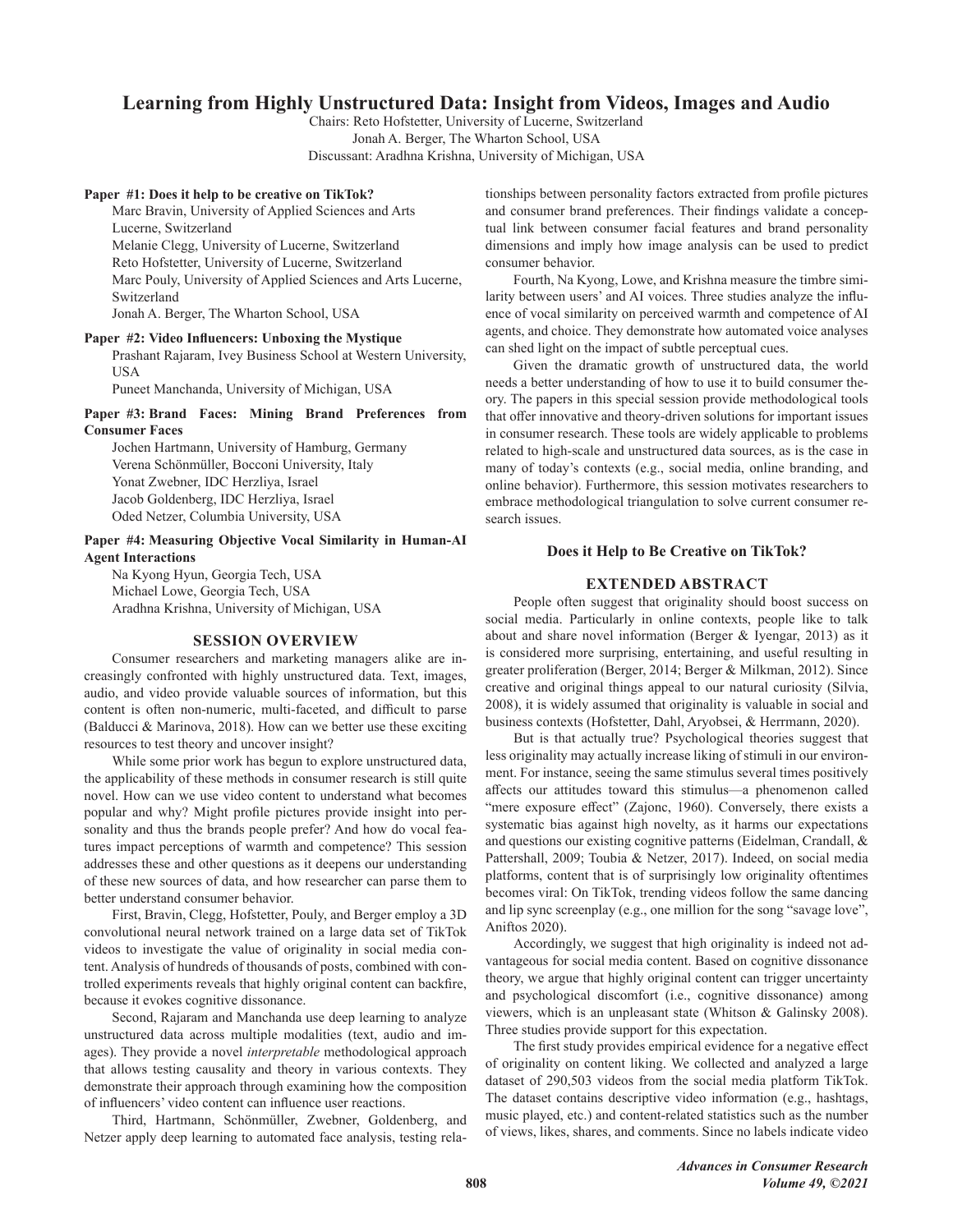dissimilarities, we implement a self-supervised contrastive learning model inspired by Qian et al. (2020). The model is a 3D convolutional neural network trained by simultaneously maximizing the similarity between transformed views of the same video and minimizing the similarity between transformed views of different videos. It allows to extract semantic video embeddings that were used for further analysis. To estimate the degree of originality of a video, we employ the local outlier factor (LOF) algorithm (Breunig, Kriegel, Ng, & Sander, 2000), which computes the local density deviation of a given data point with respect to its k neighbors. Less original videos are more likely to end up in a cluster with high density and thus have a lower LOF. We then use this originality measure in four statistical models that vary in terms of the included control variables to explain video liking. In our first model, we find a significant negative effect of originality on the number of likes ( $\beta_{\text{originality}} = -1.07$ , p<.001). Hence, a 1% increase in originality leads to about a 1% reduction in likes. We control for user and music fixed effects in models 2 and 3, respectively, and find that the coefficient decreases consistently with this assumption. Model 4 includes four additional controls (number of days the video was online, popularity, and originality × popularity). We find that a video's lifespan increases its likes ( $\beta_{Nr \text{ of }}$  $_{\text{days online}}$ =.19, p<.001) and that the later a user adopted a song in the sequence of adopters, the more likes the video receives (interpreted as higher popularity,  $\beta_{\text{Popularity (Nth song user)}} = .33$ , p<.001). We find a significant interaction between popularity and originality ( $\beta_{\text{Popularity (Nth user)}}$  $\sigma_{\text{strong}}$  = 04, p< 001), showing that the harmful influence of originality is dampened for later adopters.

These models suggest that more original videos receive fewer likes. The fact that the effect is reduced for later adopters supports a cognitive dissonance explanation. As a screenplay becomes more popular, greater originality is required to stand out and trigger dissonance.

Studies two and three test causality through manipulating content originality and measuring liking. We keep the focal content the same but manipulate the context. Everyone saw the same target video (a particular dance), and rated how much they liked it, but we varied the similarity of some videos they watched beforehand. In the low originality condition, participants watched three videos of the same dance first, while in the high originality condition they saw three videos from the same users that involved a completely different dance. All videos were originally retrieved from TikTok. Participants indicated their likelihood to "like" (i.e., how likely they would click on the like button) the video on a scale from 1 (very unlikely) to 7 (very likely).

In study  $2$  (N=192 participants recruited via Prolific), we find support for the negative main effect of content originality. One-way ANOVA shows that participants are less likely to "like" the target video if it is more original and less similar to previously seen content ( $M_{Low \text{ originality}}$ =4.17, SD=2.05,  $M_{Hich \text{ originality}}$ =3.55, SD= .18, F(1, 194 $=$ 4.04, p=.046, d=-.29).

In study 3 (N=134, MTurk), we used different videos, and included a scale for cognitive dissonance (Jiang, Hoegg, & Dahl, 2013). We find again a negative main effect of originality on liking ( $M_{Low \text{ originally}} = 4.36$ , SD=2.14,  $M_{High \text{ originally}} = 3.42$ , SD=2.36, F(1, 132)=7.58, p=.017, d=-.42), which is mediated by cognitive dissonance (indirect effect=-.26, SE=.13, CI<sub>95%</sub>=[-.04,-.55]; analysis based on 10,000 bootstrapped resamples, 95% confidence intervals; Hayes, 2013).

Our findings support our conceptual reasoning that higher originality of content on social media does not generally pay out. These findings are in contrast to prior research promoting the high value of originality of user-generated content (Berger & Milkman, 2012; Hofstetter et al., 2020) and suggest a potential negative mechanism triggered by increased cognitive dissonance when viewing highly original content. Our research contributes to literature on consumer behavior on social media and advises managers to not overestimate the value of highly original content (e.g., for brand-related usergenerated content). A methodological contribution of our research comes from the development of a self-supervised learning approach that allows systematic investigations of video-based social media content by quantifying its originality.

### **Video Influencers: Unboxing the Mystique**

### **EXTENDED ABSTRACT**

Influencers have the capacity to shape the opinion of others in their network. They were traditionally celebrities (e.g., movie stars and athletes) who leveraged their expertise, fame and following in their activity domain to other domains. However, 95% of the influencers today, or "social media stars," are individuals who have cultivated an audience over time by making professional content that demonstrates authority and credibility (Creusy, 2016; O'Connor,  $2017$ ). The growth in their audience(s) has been in part attributed to the fact that influencer videos are seen as "authentic" based on a perception of high source credibility. The increasing popularity of social media stars has resulted in an exponential growth of the influencer marketing industry which is expected to reach a global valuation of \$15B in 2022 from \$8B in 2019 (Business Insider, 2021). There are now more than 1100 influencer marketing agencies in the world that allow brands to partner with influencers to promote their products (Influencer Marketing Hub and CreatorIQ, 2020). These influencers primarily reach their audience(s) via custom videos that are available on a variety of social media platforms (e.g., YouTube, Instagram, Twitter and TikTok) (Brooks, 2020). Despite the rapid emergence and growth of influencer videos, there is limited research on their design and effectiveness. Specifically, little is known about the relationship between video content and viewer reactions as well as the evolution of these videos over time.

In this paper, we investigate whether the presence and nature of advertising content in videos is associated with relevant outcomes (views, interaction rates, and sentiment). There are a few challenges in carrying out these tasks. First, most data in influencer videos are unstructured. In addition, these data span different modalities - text, audio and images. This necessitates the use of state-of-the-art machine learning methods commonly referred to as deep learning. The second challenge arises from the fact that past approaches in marketing using such methods have typically made a tradeoff between predictive ability and interpretability. Specifically, such deep learning models traditionally use unstructured data to predict marketing outcomes well out-of-sample but suffer from poor interpretability. On the other hand, deep learning models that use ex-ante handcrafted features obtain high interpretability of the captured relationships but suffer from poor predictive ability. Our "interpretable deep learning" approach uses unstructured data across multiple modalities (text, audio and images) to make predictions out-of-sample and ex-post interprets the machine learning "black-box", thus avoiding the need to make this trade-off. We apply our approach to a random sample of publicly available videos of 33 YouTube influencers who receive brand sponsorship.

Our approach helps us identify statistically significant relationships between marketing (brand) relevant outcomes and video elements. The significance of these relationships is supported by a significant change in attention (importance) paid by the model to these video elements. For the outcomes, we use publicly available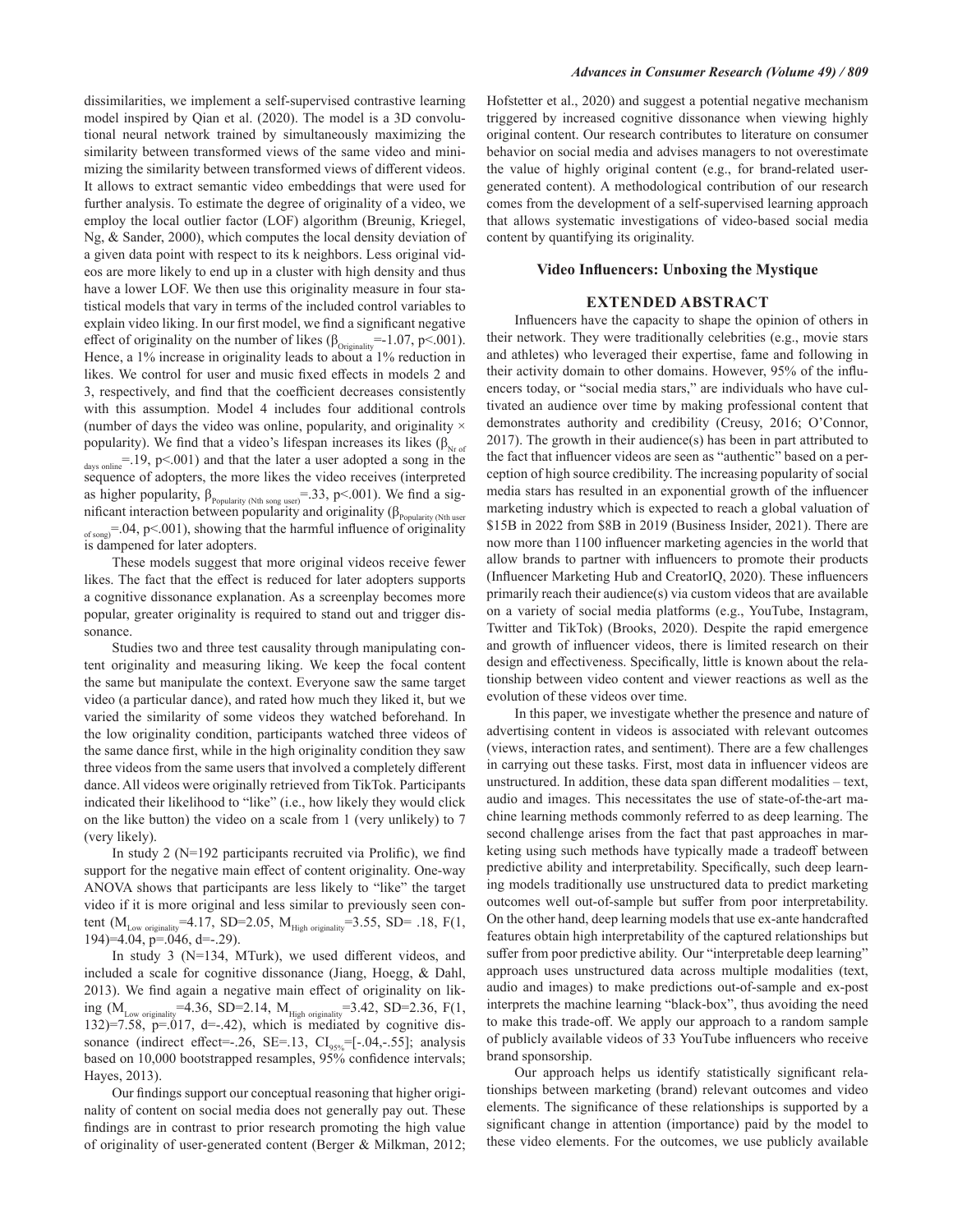### 810 / Learning from Highly Unstructured Data: Insight from Videos, Images and Audio

data to develop metrics based on industry practice (Influencer Marketing Hub and CreatorIQ, 2020) and past research on visual and verbal components of conventional advertising (Mitchell, 1986). These metrics are # views, engagement (#comments  $/$  # views), popularity (# likes / # views), likeability (# likes / # dislikes) and sentiment. The influencer video elements we consider are text (e.g., brand names in title, captions/transcript and description), audio (e.g., speech, music, etc.), and images (e.g., brand logos, persons, clothes, etc. in thumbnails and video frames). In the ex-post interpretation step, we identify salient word pieces in text, moments in audio and pixels in images.

The focus on interpretation allows us to document some interesting relationships (based on a holdout sample) across all three modalities. First, we find that brand name inclusion, especially in the consumer electronics and video game categories, in the first 30 seconds of captions/transcript is associated with a significant increase in attention paid to the brand but a significant decrease in predicted sentiment. Second, music (without simultaneous human sound) within the first 30 seconds is associated with a significant increase in attention. However, longer music duration is associated with a significant decrease in predicted engagement, popularity and likeability but a significant increase in predicted sentiment. Third, larger pictures (of persons as well as clothes  $&$  accessories) in five equally spaced video frames (within the first 30 seconds) are associated with a significant increase in attention and predicted engagement. Finally, we also demonstrate that the focus on interpretability does not compromise the predictive ability of our model.

These results are relevant for multiple audiences. For academics, who may be interested in testing causal effects, our approach is able to identify a smaller subset of relationships for formal causal testing. This is done by filtering out more than 50% of relationships that are affected by confounding factors unassociated with attention (importance) paid to video elements. For practitioners, we provide a general approach to the analysis of videos used in marketing that does not rely on primary data collection. For brands, influencers and agencies, our results provide an understanding of the association between video features and relevant outcomes. Influencers can iteratively refine their videos using our model and results to improve performance on an outcome of interest. Brands, on the other hand, can evaluate influencer videos to determine their impact and effectiveness at various levels of granularity (individual video elements, interactions of elements or holistic influence).

Overall, this paper makes four main contributions. First, to the best of our knowledge, it is the first paper that rigorously documents the association between advertising content in influencer videos and marketing outcomes. Second, it presents an interpretable deep learning approach that avoids making a tradeoff between interpretability and predictive ability. It not only predicts well out-of-sample but also allows interpretation and visualization of salient regions in videos across multiple data modalities - text, audio, and images. Third, it generates novel Hypothesis between advertising content and a change in the outcome of interest for formal causal testing as noted above. Finally, it provides a comprehensive, data-based approach for marketers (and influencers) to assess and evaluate the quality of videos.

# **Brand Faces: Mining Brand Preferences from Consumer Faces**

### **EXTENDED ABSTRACT**

For centuries, philosophers, researchers, and practitioners have been fascinated by the information contained in faces and conveyed

by facial expressions. This research investigates the association between brand preferences and faces ("brand faces"). Specifically, we propose a novel multi-method approach to extract brand preferences from consumers' profile pictures on social media. While faces have already been used to successfully predict names (Zwebner et al. 2017), sexual orientation (Wang & Kosinski 2018), and political affiliation (Tkachenko & Jedidi 2019), predicting brand preferences from consumers' digital self-portraits poses a promising and managerially relevant challenge.

Conveying identity and emotion, faces are a cornerstone of human communication. Our research bridges two recent literature streams. First, it links to the automated face analysis literature in marketing, management, and psychology (e.g., Choudhury et al. 2019; McDuff & Berger 2020, Xiao & Ding 2014, Zwebner et al. 2017). Second, it employs automated social media mining to harvest brand-related information (e.g., Culotta & Cutler 2016; Netzer et al. 2012). Building on extant research establishing a link between identities and brands (e.g., Bellazza & Berger 2019; Berger & Heath 2007) as well as between identities and faces (e.g., Ballew & Todorov 2007; Cogsdill, et al., 2014; Kachur et al. 2020), we explore if a direct link between faces and brands also manifests in real-world social media data.

Employing recent deep learning techniques for automated face analysis, we show what brand-related information is conveyed in the face by the way consumers present themselves on social media. Specifically, we obtained a data set containing more than 100,000 singleface profile pictures and each user's followership across 444 brands from more than 20 categories (e.g., apparel, cars, print media). For each consumer we represent his or her face as a low-dimensional embedding with the objective to encode it as efficiently as possible while retaining its distinctive characteristics. For this purpose, we work with both a commercial solution (MS Azure) and validate results with a specialized deep neural network (DNN) pre-trained on 2.6 million faces (i.e., the VGG-Face architecture by Oxford's Visual Geometry Group, Parkhi et al. 2015). The DNN embeds faces as 2,622-dimensional vectors through a sequence of (non-)linear operations (see Wang & Kosinski (2018) for a similar approach). The commercial solution returns predictions for 27 facial features, i.e., demographics (e.g., age, gender), head position (pitch, roll, yaw), emotions (e.g., happiness, sadness, anger), accessories (e.g., sunglasses), image quality (e.g., blur, noise).

Across three complementary analyses, we demonstrate the relationship between consumer faces and brand preferences. First, for more than 7,500 unique within-category brand pairs, including "canonical competitors" such as Apple vs. Microsoft, we predict consumers' brand preferences just from their faces significantly above the random-chance baseline. For all brand pairs users with overlapping brand preferences, i.e., users following both brands, are excluded. Out of these images a balanced sample of 200 images (100 per brand) is drawn (80% training data, 20% test data). Given the limited training data, the accuracy levels can be considered conservative estimates. Specifically, the global distribution of accuracies reveals a mean accuracy level of nearly 60%. Hence, error rates are reduced by about 20% compared to a random-chance baseline. Results from robustness checks that we run on subsets of the data suggest that our models capture predictive signals from consumers' profile pictures beyond socio-demographic information. Second, zooming in on consumer faces, our data reveal insightful associations between 27 specific facial features and 47 established brand personality dimensions from the Young & Rubicam's Brand Asset Valuator (BAV), e.g., wearing reading glasses is predictive of liking "intelligent" brands while wearing lip and eye makeup predict liking "glamor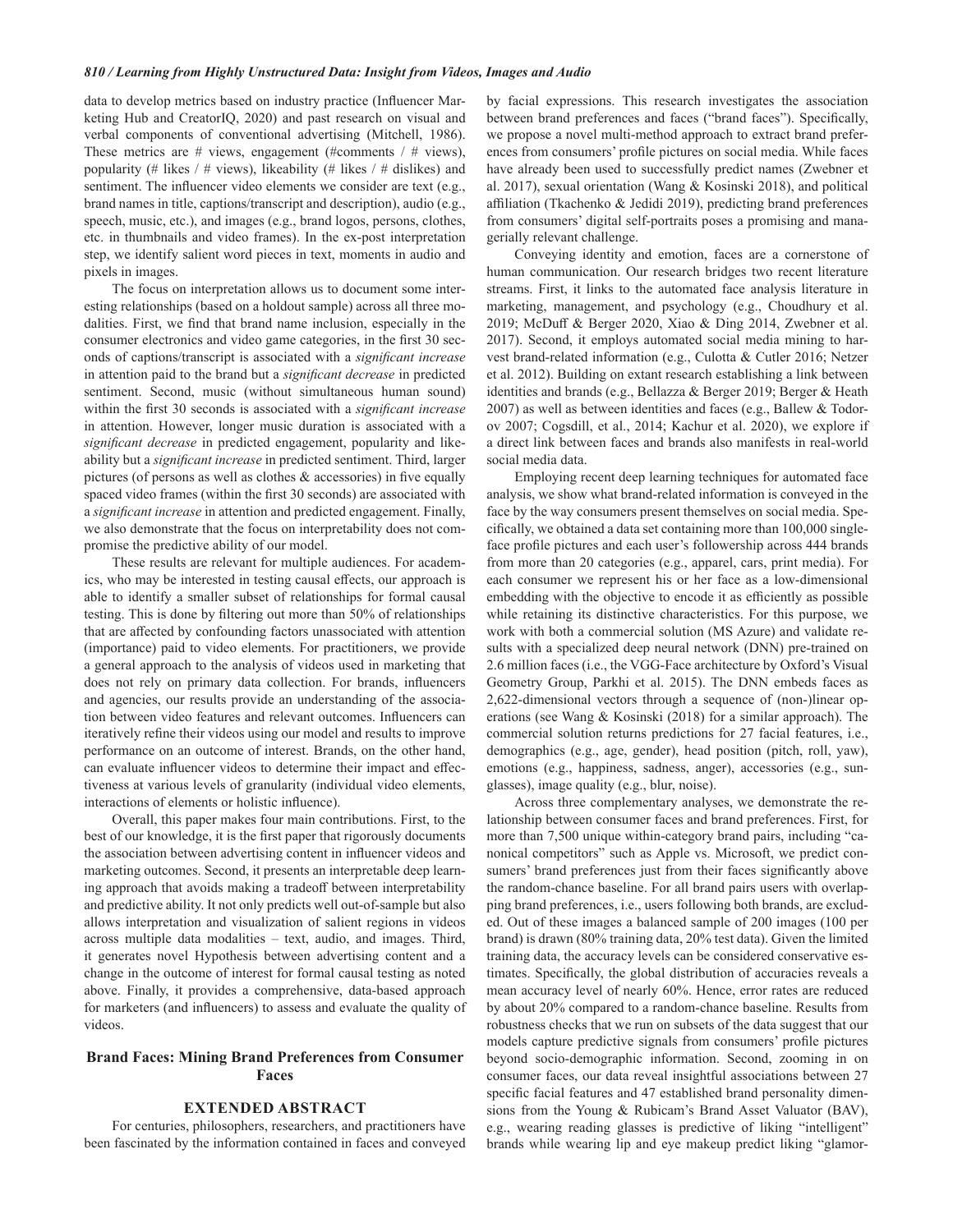ous" brands. Third, we can recover meaningful market maps across brands solely from consumer faces, which we validate with external brand perception data. To preempt possible privacy concerns (see Van Noorden (2020) and Zhou et al. (2020) for recent discussions), we abstract from individual faces across all our analyses and explore the link between consumer faces and brand preferences only from an aggregated perspective.

Overall, our results highlight the power of automated facebased brand audience analytics and reveal important implications not only for marketers but also for policy makers as well as for consumers themselves. There are, of course, limitations to our approach. First, brand followership is only a proxy for brand affiliation. For example, someone may follow brands (or politicians) rather out of curiosity and entertainment purposes rather than honest brand preference (see Schoenmueller et al. 2021 for a similar approach). Second, consumers may disguise their real face on social networks. Their profile pictures are not a representation of who they are, but instead of how they consciously choose to present themselves and want to be perceived by others. Despite these limitations, we hope our results stimulate future research on the opportunities and challenges of automated face analytics.

# **Measuring Objective Vocal Similarity in Human-AI Agent Interactions**

### **EXTENDED ABSTRACT**

AI agents (e.g., Apple Siri, Amazon Alexa, social robots including Pepper) have become increasingly prevalent in our daily lives, our homes, and into our workplaces. Voice recognition technology via machine learning has reached the accuracy level of human speech (Arnold, 2018) and algorithms will eventually recognize all the various aspects in speech including nuances and vocal characteristics (i.e., tonal inflection, mood; Kirby, 2019). Also, the use of voice recognition will be advanced to include personalization features, similar to face ID or PIN, so that the AI agent can respond accordingly to the identified user through the vocal characteristics unique to each person's vocal tract. This research examines vocal similarity between an individual consumer and the AI agent. We ask this question: how will consumers perceive, respond to, and be persuaded by an AI agent contingent on similarities between that agent's voice and their own voice?

In this research, we focus on timbre since it is the most prominent feature allowing humans or machines to distinguish one voice from another. Timbre refers to the unique spectrum of frequencies within a sound, including one's voice (here measured by Mel Frequency Cepstral Coefficients [MFCCs; Logan, 2000]) and largely accounts for our ability to distinguish between voices or instruments, and can also affect consumer perception in various ways (Bruner 1990). In this work, we ask how *differences* in timbre between a consumer's voice and an AI voice might influence diverse consumer attitudes toward the AI agent, and further impact consumption choice.

This objective measure of vocal similarity in timbre (MFCCs) introduces a new methodological approach measuring the Euclidian distance between the AI agent and each participant's voice. In order to objectively capture and quantify timbre similarity, we wrote employ an observed machine learning process using MATLAB that enables the machine to learn and calculate a point allowing the total Euclidean distance of all vocal elements to reach a minimum. Then, the similarity points are calculated by using the Euclidean distance between the lower rank matrices of the compared voices (i.e., Voc-Similarity = dist(Female1, AI Voice1')). Using this procedure to calculate speech similarity, we test our proposed research question and Hypothesis in three experimental studies.

A prevalent body of research in social psychology advocates for the similarity-attraction effect (Collisson & Howell, 2014; Montoya, Horton, & Kirchner, 2008), which suggests that we are more likely to prefer and be initially attracted to similar others. Although research suggests that we prefer to interact with advanced machines that are more human in nature (Nass et al., 1995; Tapus & Mataric, 2007), the uncanny valley theory (Mori, 1970) suggests that the degree to which these machines are similar may play a role in that we experience an eerie sensation and discomfort when they become too similar to ourselves.

In our series of studies, after listening to a single (study 1 and 2) or three different (study 3) AI agents' recommendation of different products (books, SNL videos, and movies), we measured participant's perception of the AI agent. Then, we later recorded and analyzed each participant's voice to create an objective measure of acoustic similarity to the AI voice.

In study 1, participants (152 undergraduates) listened to a sample of an AI voice (gender matched) making a book recommendation and provided their impressions regarding the AI agent. Each participant also had a sample of their voice recorded upon conclusion of the study. Objective similarity between AI and participant voices was calculated using a computer algorithm created for this research. Overall, greater similarity in timbre (MFCCs) led to perceptions of greater warmth (MFCC:  $B = -.402$ ,  $SE = .199$ ,  $p < .05$ ) and competence (MFCC:  $B = -.396$ ,  $SE = .159$ ,  $p < .05$ ). Study 2 (187 undergraduates), used a similar procedure to Study 1, while also including a choice task based on the AI agent's video recommendation. The results suggested that the more similar the participant's voice was to the AI agent's voice in terms of timbre (MFCCs), the participant was more likely to choose the video recommended by the AI agent (MFCC:  $B = -.202$ ,  $SE = .087$ ,  $p < .05$ ).

In Study 3, we introduce three distinct voices of AI agents recommending three different movies. In this study, we demonstrate the effect of vocal similarity on persuasion and trust (competence, benevolence, integrity), and further show that trust mediates actual choice in the recommended movie. The results again show that similarity in timbre significantly predicts evaluations of warmth (MFCC:  $B = -.323$ ,  $SE = .085$ ,  $p < .001$ ), competence (MFCC:  $B = -.289$ , SE  $= .082, p < .001$ , liking (MFCC:  $B = -.295, SE = .082, p < .001$ ), and overall trust in the agent (MFCC:  $B = -0.155$ ,  $SE = 0.068$ ,  $p < 0.05$ ). We also tested the proposed mediation model using the PROCESS macro model 4 (Hayes, 2013). The data shows a full mediation model (direct effect:  $b = -.231$ ,  $SE = .146$ ,  $p > .05$ , 95% CI [-518, .055]; indirect effect:  $b = -.093$ ,  $SE = .04695\%$  CI [-.191, -.009]) where overall timbre similarity impacts trust ( $b = -155$ ,  $SE = .067$ ,  $p < .05$ ), which in turn leads to higher likelihood to choose the recommended movie ( $b = .606$ ,  $SE = .102$   $p < .001$ ).

Present research aims to contribute to literatures in psychoacoustics, similarity-attraction effect, and human-computer interaction. We find that, overall, similar timbre and dissimilar pitch was favored. Furthermore, we believe that our research offers useful implications to marketers regarding new technology devices. Although certain voice-relevant cues (e.g., accent, conversational styles) may be more direct and pronounced to individuals when engaging in an interaction, we explore a very subtle cue that subconsciously influence consumers' mindset. Marketers will be able to better understand the mechanisms and conditions under which we prefer AI agents that are more personalized to sound similar in timbre to individual consumers.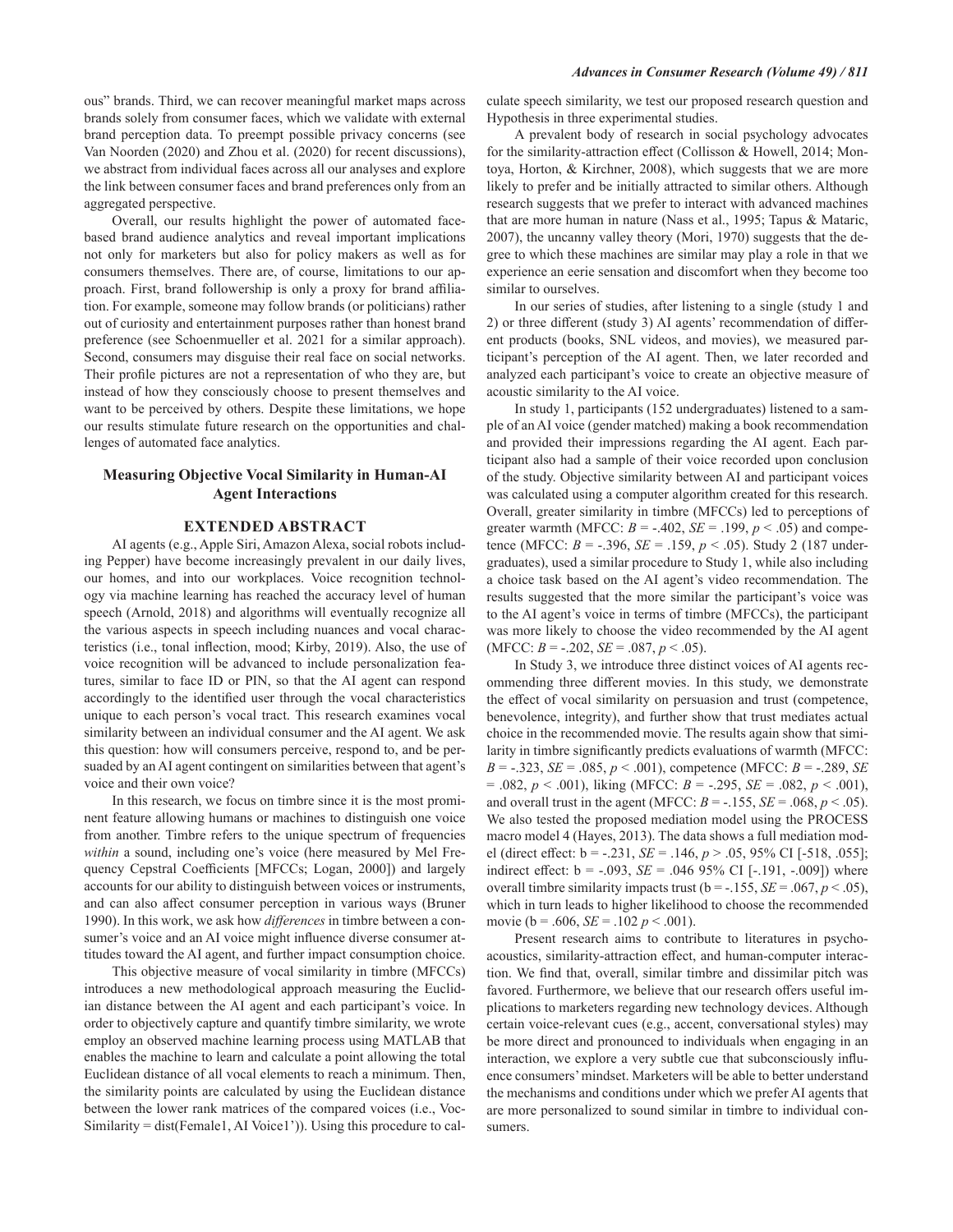### **REFERENCES**

Aniftos, R. (2020). The 25 Best Musical TikTok Trends of 2020. Retrieved from https://www.billboard.com/articles/news/ list/9492366/best-musical-tiktok-trends-2020-top-25/.

Arnold (2018). A.I. and speech advances bring virtual assistants to work. Retrieved from https://www.computerworld.com/ article/3264433/ai-and-speech-advances-bring-virtualassistants-to-work.html.

Balducci, B., & Marinova, D. (2018). Unstructured data in marketing. Journal of the Academy of Marketing Science, 46(4), 557-590.

Ballew, C. C., & Todorov, A. (2007). Predicting political elections from rapid and unreflective face judgments. Proceedings of the National Academy of Sciences, 104(46), 17948-17953.

Bellezza, S., & Berger, J. (2020). Trickle-round signals: When low status is mixed with high. Journal of Consumer Research,  $47(1), 100-127.$ 

Berger, J. (2014). Word of mouth and interpersonal communication: A review and directions for future research. Journal of Consumer Psychology, 24(4), 586-607.

Berger, J., & Heath, C. (2007). Where consumers diverge from others: Identity signaling and product domains. Journal of Consumer Research, 34(2), 121-134.

Berger, J., & Iyengar, R. (2013). Communication Channels and Word of Mouth: How the Medium Shapes the Message. Journal of Consumer Research, 40(3), 567-579.

Berger, J., & Milkman, K. L. (2012). What makes online content viral? Journal of Marketing Research, 49(2), 192-205.

Breunig, M. M., Kriegel, H.-P., Ng, R. T., & Sander, J. (2000). LOF: identifying density-based local outliers. Paper presented at the 2000 ACM SIGMOD International Conference on Management of Data, Dallas, Texas, USA.

Brooks, A. (2020, January 24). As influencers increasingly create video content, what does this mean for brands? Retrieved from https://marketingtechnews.net/news/2020/jan/24/influencersincreasingly-create-video-content-what-does-mean-brands/.

Bruner, Gordon C. (1990), "Music, Mood, and Marketing," Journal of Marketing 54, (4), 94-104.

Business Insider. (2021). Influencer Marketing: Social media influencer market stats and research for 2021. Retrieved from https://www.businessinsider.com/influencer-marketingreport#:~:text=The%20influencer%20marketing%20 industry%20is,gold%20standard%20for%20the%20group.

Chattopadhyay, Amitava, Darren W. Dahl, Robin JB Ritchie, and Kimary N. Shahin (2003), "Hearing Voices: The Impact of Announcer Speech Characteristics on Consumer Response to Broadcast Advertising," Journal of Consumer Psychology, 13  $(3), 198-204.$ 

Choudhury, P., Wang, D., Carlson, N. A., & Khanna, T. (2019). Machine learning approaches to facial and text analysis: Discovering CEO oral communication styles. Strategic Management Journal, 40(11), 1705-1732.

Cogsdill, E. J., Todorov, A. T., Spelke, E. S., & Banaji, M. R. (2014). Inferring character from faces: A developmental study. Psychological Science, 25(5), 1132-11391

Creusy, K. (2016, July 12). What is influencer marketing? Retrieved from https://www.upfluence.com/influencer-marketing/whatis-influencer-marketing.

Culotta, A., & Cutler, J. (2016). Mining brand perceptions from twitter social networks. Marketing Science, 35(3), 343-362. Eidelman, S., Crandall, C. S., & Pattershall, J. (2009). The Existence Bias. Journal of Personality and Social Psychology,  $97(5)$ , 765-775.

Hayes, A. F. (2013). Introduction to mediation, moderation, and conditional process analysis: A regression-based approach. New York: The Guilford Press.

Hofstetter, R., Dahl, D. W., Aryobsei, S., & Herrmann, A. (2020). Constraining Ideas: How Seeing Ideas of Others Harms Creativity in Open Innovation. Journal of Marketing Research, 0022243720964429.

Influencer Marketing Hub and CreatorIQ. (2020). The State of Influencer Marketing 2020 : Benchmark Report Retrieved from https://influencermarketinghub.com/influencermarketing-benchmark-report-2020/.

Jiang, L., Hoegg, J., & Dahl, D. W. (2013). Consumer reaction to unearned preferential treatment. Journal of Consumer Research, 40(3), 412-427.

Kachur, A., Osin, E., Davydov, D., Shutilov, K., & Novokshonov, A. (2020). Assessing the Big Five personality traits using reallife static facial images. Scientific Reports, 10(1), 1-11.

Kirby (2019). What's The Future of Voice Recognition? Retrieved from https://www.futureofeverything.io/future-voicerecognition/.

Krishna, Aradhna and Norbert Schwarz (2014), "Sensory Marketing, Embodiment, and Grounded Cognition: A Review and Introduction." Journal of Consumer Psychology, 24, (2), 159-168.

Logan, Beth. "Mel Frequency Cepstral Coefficients for Music Modeling," In *Ismir*, vol. 270, pp. 1-11. 2000.

McDuff, D., & Berger, J. (2020). Why do some advertisements get shared more than others?: Quantifying facial expressions to gain new insights. Journal of Advertising Research, 60(4), 370-380.

Mitchell, A. A. (1986). The effect of verbal and visual components of advertisements on brand attitudes and attitude toward the advertisement. Journal of consumer research, 13(1), 12-24.

Montoya, R. M., Horton, R. S., & Kirchner, J. (2008). Is actual similarity necessary for attraction? A meta-analysis of actual and perceived similarity. Journal of Social and Personal Relationships, 25(6), 889-922.

Mori, M. (1970). The uncanny valley. *Energy*, 7(4), 33-35.

Nass, C., Moon, Y., Fogg, B. J., Reeves, B., & Dryer, D. C. (1995). Can computer personalities be human personalities?. International Journal of Human-Computer Studies, 43(2), 223-239.

Netzer, O., Feldman, R., Goldenberg, J., & Fresko, M. (2012). Mine your own business: Market-structure surveillance through text mining. Marketing Science, 31(3), 521-543.

O'Connor, C. (2017, September 26). Forbes Top Influencers: Meet The 30 Social Media Stars Of Fashion, Parenting And Pets (Yes, Pets). Retrieved from https://www.forbes.com/sites/ clareoconnor/2017/09/26/forbes-top-influencers-fashion-petsparenting/#1a67cea27683.

Parkhi, O. M., Vedaldi, A., & Zisserman, A. (2015). Deep face recognition.

Qian, R., Meng, T., Gong, B., Yang, M. H., Wang, H., Belongie, S., & Cui, Y. (2020). Spatiotemporal contrastive video representation learning. arXiv preprint arXiv:2008.03800.

Reeves, B., & Nass, C. I. (1996). The media equation: How people treat computers, television, and new media like real people and places. Cambridge university press.